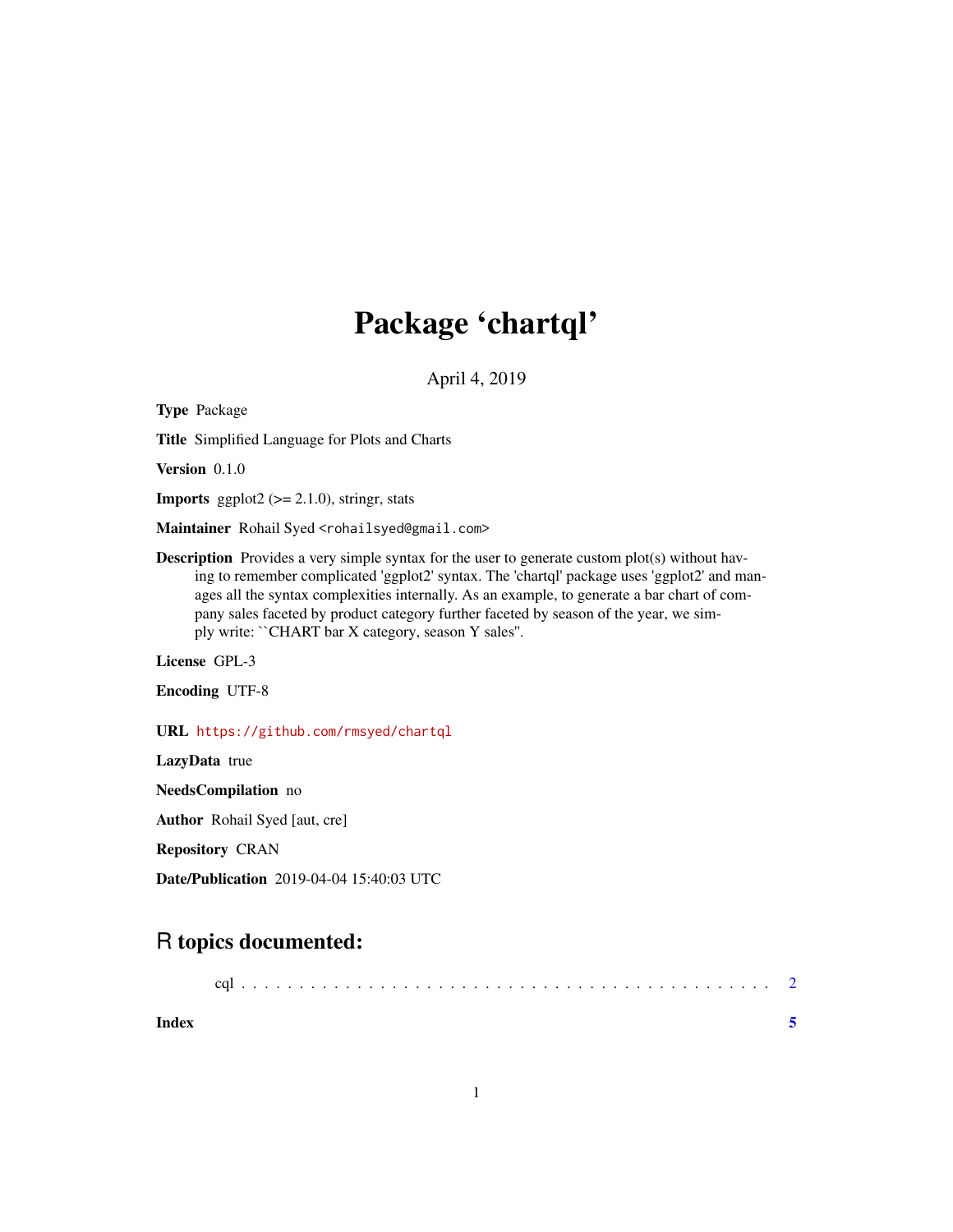#### <span id="page-1-0"></span>Description

Generates a chart/plot using source\_frame as the source dataframe and using cql\_string as the query string. Options and structure of the query string are described below:

#### Usage

```
cql(source_frame, cql_string)
```
#### Arguments

| source_frame | DataFrame object. Used as the source to build the plot.                                                                                                                                              |
|--------------|------------------------------------------------------------------------------------------------------------------------------------------------------------------------------------------------------|
| cgl_string   | chart q query string. Used to specify options in terms of how to build the plot.<br>This includes the type of plot, choice of x and y variables, axis titles and more.<br>Full parameter list below. |

#### Details

The chartql query language uses a fairly simple format to let users generate amazing plots but with minimal scripting, allowing for much faster prototyping. The chartql string uses the following general format:

CHART <chart\_type> X <x\_var> Y <y\_var> (Options) <options>

The main variables that are required for all types of plots are:

| $Chart <$ chart_type>:                      | barlscatterlhistlline                             |
|---------------------------------------------|---------------------------------------------------|
| $\rm X$ <x_var>, &lt;(x_facet)&gt;:</x_var> | X-axis variable. May include a second categorical |
|                                             | variable (comma separated)                        |
| $Y \leq v$ var $\geq$ :                     | Y-axis variable. *Not used for hist.              |
|                                             |                                                   |

#### Optional Variables

| $X$ label ' $\langle x \rangle$ lab>':                   | X-axis custom label. Defaults to $\langle x_{\text{max}} \rangle$ |
|----------------------------------------------------------|-------------------------------------------------------------------|
| $Y$ <sup>label</sup> '< $y$ lab>':                       | Y-axis custom label. Defaults to $$                               |
| Legend $\text{'<}$ legend $\text{'<}$ :                  | Legend custom label. Defaults to <x_category></x_category>        |
| Colorset ' <clist>':</clist>                             | Custom set of colors for $\langle x \rangle$ category levels.     |
|                                                          | Must be comma-separated list.                                     |
| $AggFunc \text{ 'func'}$ :                               | Summary function for bar type.                                    |
|                                                          | Valid types: mean   median   count   sum.                         |
|                                                          | Defaults to mean.                                                 |
| Fit $\text{K}$ / $\text{K}$ / $\text{K}$ se $\text{K}$ : | Valid types: true   false. Fit quadratic line.                    |
|                                                          | Show/Don't show standard error curves.                            |
| ConfInt ' <interval>':</interval>                        | Show error bars. Value is confidence interval value. E.g. '.95'   |
|                                                          |                                                                   |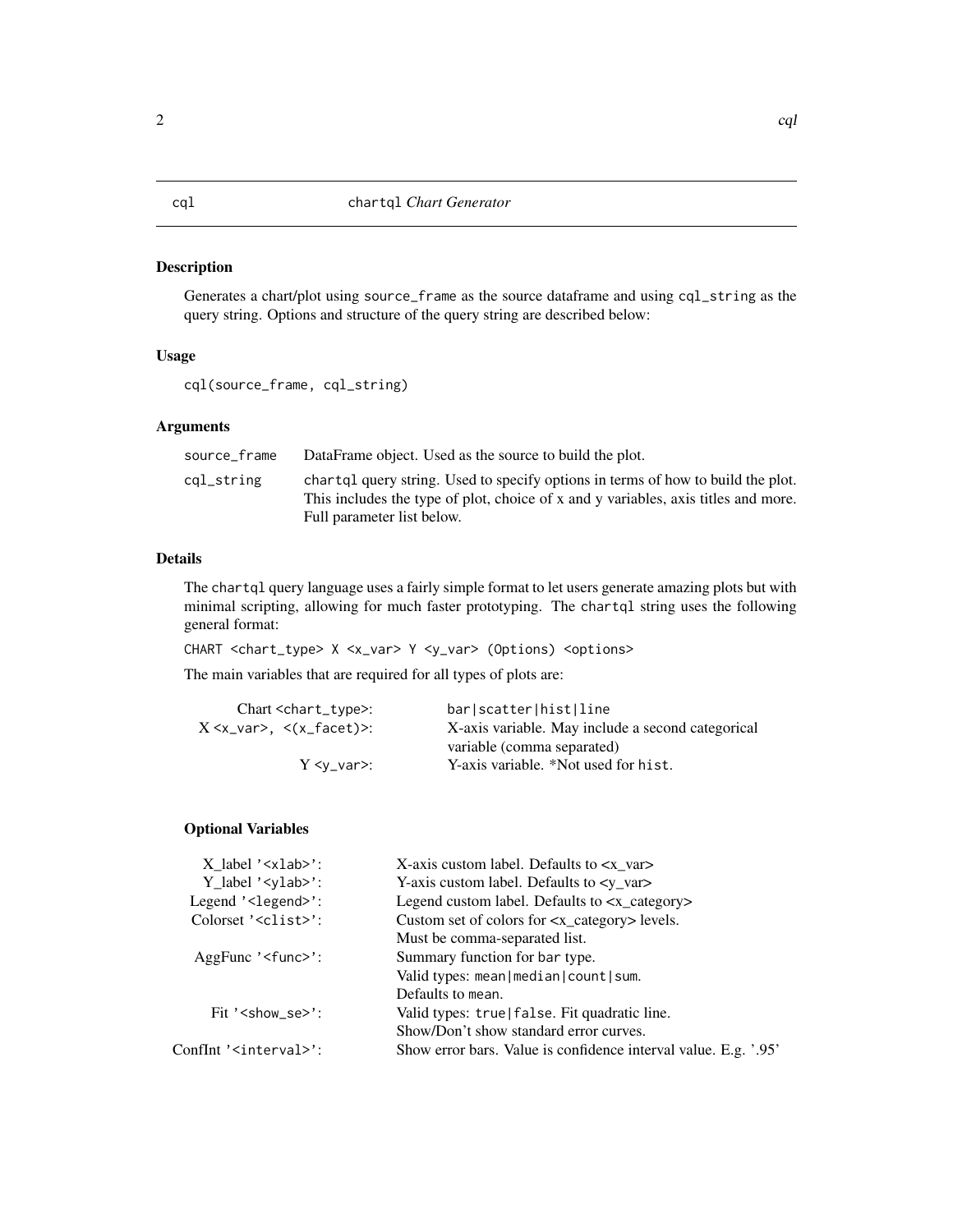#### Value

| response | List object. Entries are the valid parameters and their values extracted from |
|----------|-------------------------------------------------------------------------------|
|          | cql_string.                                                                   |
| plot_obi | ggplot object. This is the resulting plot.                                    |

#### Note

- 1. Custom label parameters X\_label, Y\_label and Legend may contain newlines but should be escaped with an extra backslash as: "\\n".
- 2. The parameter names themselves are not case-sensitive (e.g. both "CHART bar" and "chart bar" are valid formatting).
- 3. You can hide the Legend by setting the value to " $\ll$ " (e.g. "Legend ' $\ll$ '")

#### Examples

```
# Test data
dframe <- data.frame(
category = factor(c(rep("Sports",50), rep("Home", 150), rep("Fashion", 100))),
season = factor(c(rep(c("Fall","Winter"),150))),
sales = c(runif(100,min=0,max=100), runif(100,min=50,max=200), runif(100,min=50,max=80))
\lambdadframe$visitors <- dframe$sales * runif(300, min=0.5, max=1.5)
# Bar chart with product category on x-axis and total sales on y-axis
cql_str <- "CHART bar X category Y sales";
cql(dframe, cql_str);
# Bar chart but facet x-axis with both category and season of the year
cql_str <- "CHART bar X category, season Y sales X_label 'Product\\nCategory'";
cql(dframe, cql_str);
# Bar chart with 95% confidence interval error bars
cql_str <- "CHART bar X category, season Y sales ConfInt '.95'";
cql(dframe, cql_str);
# Bar chart but specify the colors for each season
cql_str <- "CHART bar X category, season Y sales Colorset '#FF9900, #990099'";
cql(dframe, cql_str);
# Scatter plot of number of visitors and sales
cql_str <- "CHART scatter X visitors Y sales";
```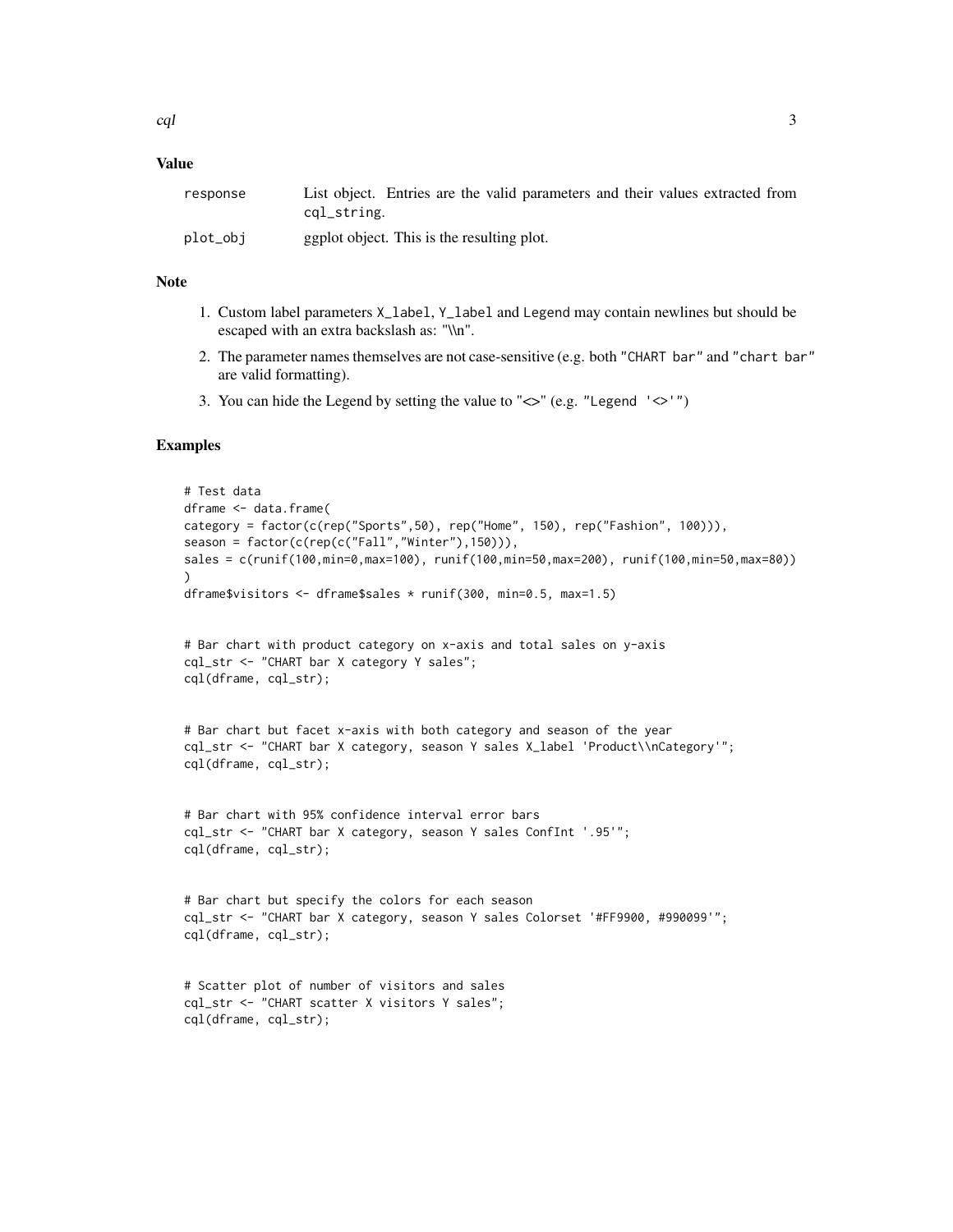```
# Scatter plot but facet by season
cql_str <- "CHART scatter X visitors, season Y sales";
cql(dframe, cql_str);
```

```
# Scatter plot with fitted line (no SE curves)
cql_str <- "CHART scatter X visitors, season Y sales Fit 'false'";
cql(dframe, cql_str);
```